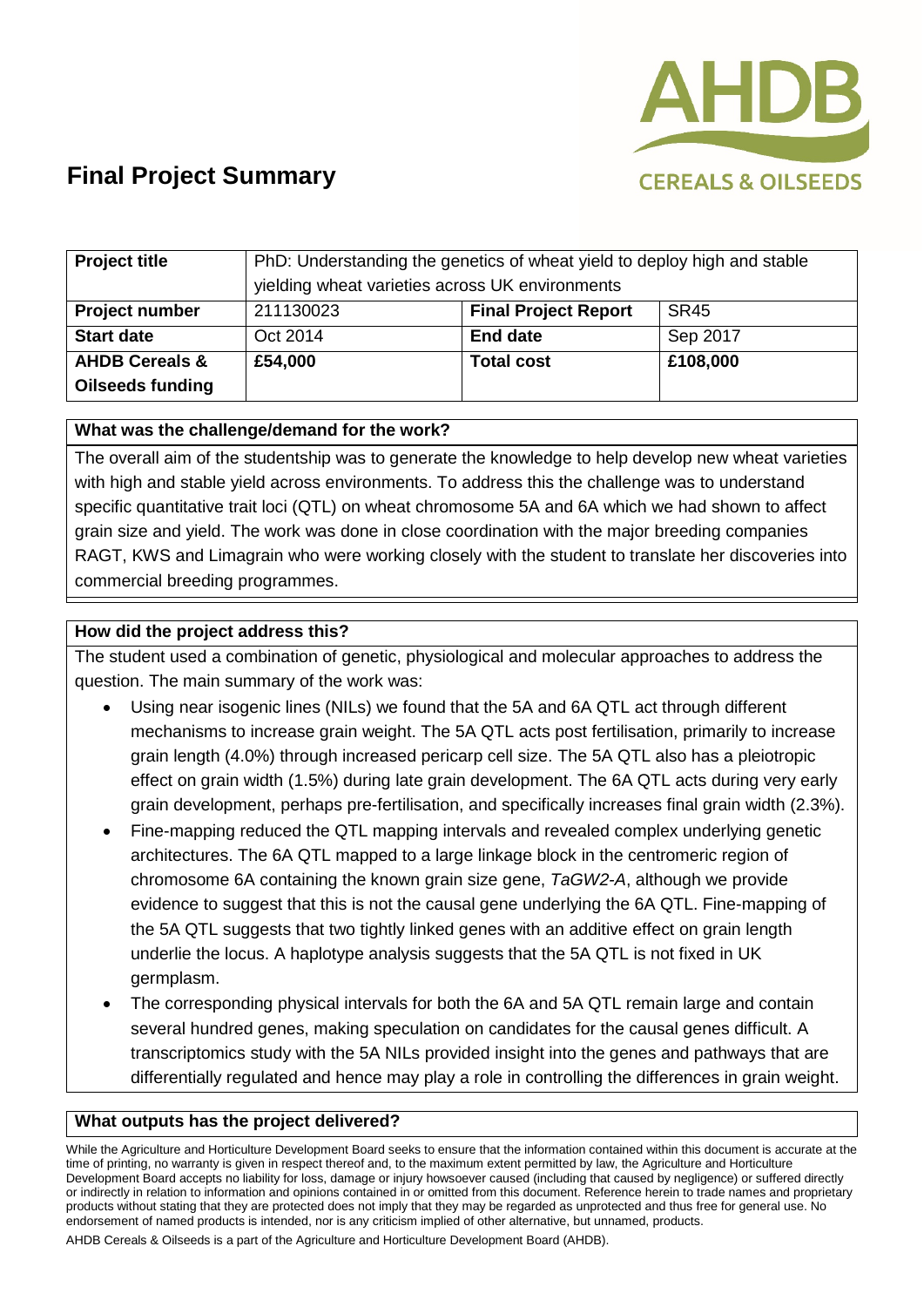

#### *Germplasm and markers:*

- The studentship generated new genetic markers which more closely tag the QTL affecting grain size. These have been transferred to breeding companies to help in their marker-assisted selection programmes.
- We have generated new combinations for the 5A and 6A regions and these have been shared with UK breeders within the DFW programme to test how combining both gene can improve yield stability. Our early results suggest that combining both genes leads to more stable yield than either one on its own.
- We have developed advanced germplasm with different mutant alleles of *TaGW2*. These are being tested at the moment and again, we have transferred mutant alleles in the A, B and D genome to UK breeders alongside the associated genetic marker. These are currently being introduced into UK lines by the companies.

### *Publications:*

- 1) Simmonds J, Scott P, Leverington-Waite M, Turner AS, Brinton J, Korzun V, Snape J, Uauy C. 2014. Identification and independent validation of a stable yield and thousand grain weight QTL on chromosome 6A of hexaploid wheat (*Triticum aestivum* L.) BMC Plant Biology 14:191
- 2) Simmonds J, Scott P, Brinton J, Mestre TC, Bush M, Del Blanco A, Dubcovsky J, Uauy C. 2016. A splice acceptor site mutation in *TaGW2-A1* increases thousand grain weight in tetraploid and hexaploid wheat through wider and longer grains. Theoretical and Applied Genetics 129:1099-1112
- 3) Brinton J, Simmonds J, Minter F, Leverington-Waite M, Snape J, Uauy C. 2017. Increased pericarp cell length underlies a major QTL for grain weight in hexaploid wheat. New Phytologist. 215:1026
- 4) Brinton J, Simmonds J, Uauy C. 2017. Ubiquitin-related genes are differentially expressed in isogenic lines contrasting for pericarp cell size and grain weight in hexaploid wheat. *bioRxiv* doi.org/10.1101/175471

#### *Science communication to general public*:

- 1) NFU Annual General Meeting. Building bigger grains of wheat. Halesworth UK, 2017 (student)
- 2) 'Pint of Science'. Norwich UK, 2017 (student)
- 3) JIC Breeders day. Norwich UK, 2017 (student)
- 4) Gatbsy Plant Science. Can wheat genomics help alleviate food insecurity? Cambridge, UK 2017
- 5) Science Meets Faith. Is it ethical to oppose modern plant breeding technologies? Cambridge, UK 2017
- 6) Women of the Future conference; poster presentation. Norwich, UK (student)

While the Agriculture and Horticulture Development Board seeks to ensure that the information contained within this document is accurate at the time of printing, no warranty is given in respect thereof and, to the maximum extent permitted by law, the Agriculture and Horticulture Development Board accepts no liability for loss, damage or injury howsoever caused (including that caused by negligence) or suffered directly or indirectly in relation to information and opinions contained in or omitted from this document. Reference herein to trade names and proprietary products without stating that they are protected does not imply that they may be regarded as unprotected and thus free for general use. No endorsement of named products is intended, nor is any criticism implied of other alternative, but unnamed, products.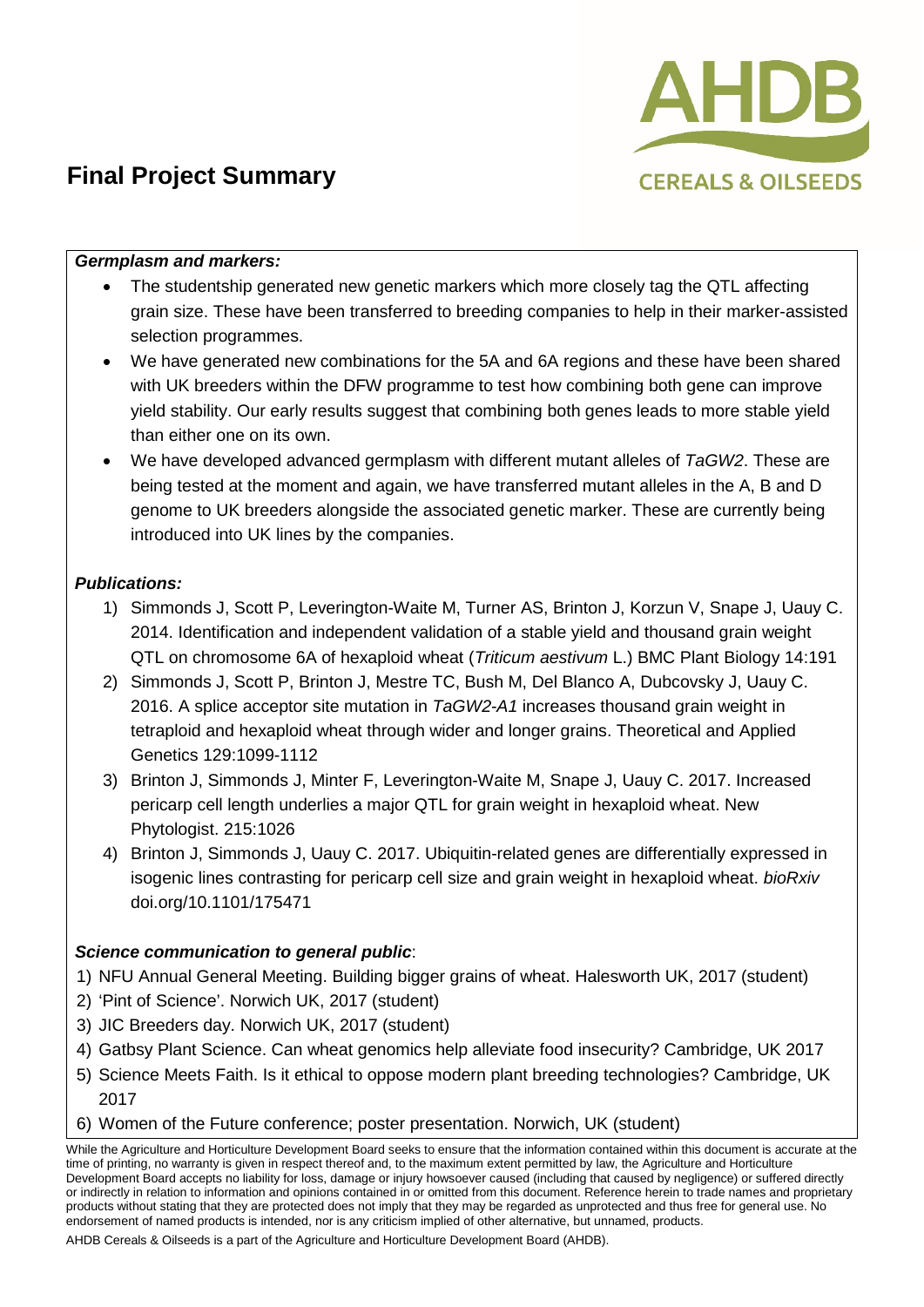

- 7) Agricultural Industries Confederation Agribusiness Meeting: A step change in plant breeding to achieve a UK competitive advantage. Peterborough, UK 2016
- 8) Norwich Science Festival: Pint of Science. Norwich UK, 2016
- 9) JIC Research Support Staff Science Accessible Meeting: Wheat hidden's potential. Norwich, UK 2016
- 10) Fascination of plants day. Norwich UK, 2015
- 11) CropTec: Emerging trends and technologies in crop science. Peterborough, UK 2014
- 12) Technical Seminar at Cereals: 20:20 Wheat a reality or a pipe dream? Boothby Graffoe, UK 2014
- 13) NRP event at Cereals: Collaborating to revolutionise UK wheat. Boothby Graffoe, UK 2014
- 14) Farming Futures: Emerging trends and technologies in crop science. Meriden, UK 2014

### *Scientific conference presentations:*

- 1) Italian Society of Genetics (SIGA) and Plant Biology (SIBV) Joint meeting. Pisa, Italy 2017
- 2) Monogram Meeting, Bristol, UK 2017 (student)
- 3) University of Aarhus, Denmark 2017
- 4) Plant and Animal Genome Conference. San Diego, USA 2017 (student)
- 5) GarNet Natural Variation Meeting, Cambridge, 2016
- 6) University of Bologna, Bologna, Italy 2016
- 7) University of Potsdam, Potsdam, Germany 2016
- 8) University of Nottingham, Nottingham, UK, 2016
- 9) University of Liverpool, Liverpool, UK 2016.
- 10) GarNet Annual meeting, Cardiff, UK 2016
- 11) Gatbsy Summer School, York, UK. 2016
- 12) Association of Applied Biologists. Harpenden, UK 2016
- 13) Plant and Animal Genome Conference. San Diego, USA 2016
- 14) Cold Spring Harbor Laboratory. Cold Spring Harbor, US 2015
- 15) International Wheat Conference. Sydney, Australia 2015
- 16) Monogram meeting, Rothamstead Research, UK 2015 (student)
- 17) Australian Center for Plants and Functional Genomics. Adelaide, Australia 2015
- 18) EPSO-EC Conference at EXPO Milano. Milan, Italy 2015
- 19) Leeds University (Centre for Plant Sciences). Leeds, UK. 2015
- 20) University of Lund. Lund, Sweden 2015
- 21) Rank Prize Meeting. Grasmere, UK 2015
- 22) University of Exeter. Exeter, UK 2015

While the Agriculture and Horticulture Development Board seeks to ensure that the information contained within this document is accurate at the time of printing, no warranty is given in respect thereof and, to the maximum extent permitted by law, the Agriculture and Horticulture Development Board accepts no liability for loss, damage or injury howsoever caused (including that caused by negligence) or suffered directly or indirectly in relation to information and opinions contained in or omitted from this document. Reference herein to trade names and proprietary products without stating that they are protected does not imply that they may be regarded as unprotected and thus free for general use. No endorsement of named products is intended, nor is any criticism implied of other alternative, but unnamed, products.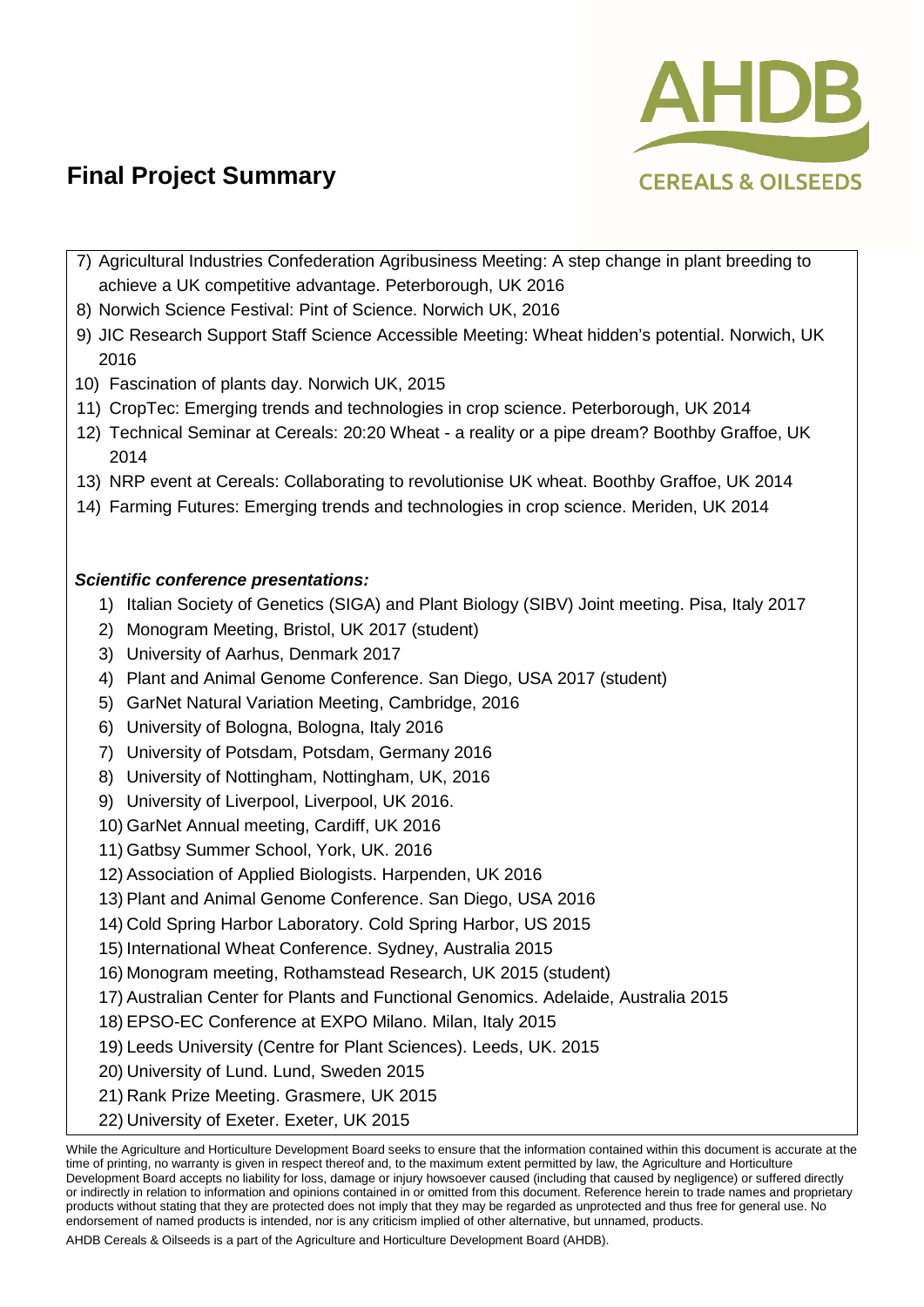

23) Limagrain/Biogemma. Clermont-Ferrand, France 2015

- 24) Instituto de Biología Molecular y Celular de Plantas (CSIC-UPV). Valencia, Spain 2015
- 25) University College Dublin. Dublin, Ireland 2015
- 26) Norwich-Cambridge Student Symposium, Cambridge, UK, 2014 (student)
- 27) Max Planck Institute of Plant Breeding (NIBB-TLL-MPIPZ meeting). Cologne, Germany 2014
- 28) Institute of Experimental Botany. Olomouc, Czech Republic 2014
- 29) Society of Experimental Biology. Manchester, UK 2014
- 30) CNRGV-Genomes Day. Toulouse, France 2014
- 31) 2nd Plant Genomics Congress. London, UK 2014

### **Who will benefit from this project and why?**

- **Crop geneticists**: fellow academics working on yield and the genetics of grain size and shape have benefitted from the germplasm developed in the project and from the outcomes of the research which have been all published in open access journals.
- **Breeders**: the ability to have genetic markers to select for larger grains and improved yield is of importance to breeders and to the overall wheat farming industry. Being able to select at early stages for enhanced grain size and shape will allow more efficient selection in the breeding process and we hope this will lead to increased yield gains in time. The interaction of the two genes provides a route for yield stability with genetics and this is now being investigated in more detail. The breeders have had access to all the germplasm, markers and information along the PhD so they have started breeding and benefiting from this information from day 1 of the PhD.
- **Farmers:** the ability of farmers to access and grow improved varieties with stable and enhanced on farm yield will boost their competitiveness and should translate into improved farmer income. They will be able to access these benefits in the form of improved varieties which will be bred more efficiently by breeders as outlined above. The enhanced grain size genes improve the complete distribution of grain sizes. This upward shift in the proportion of small grains will benefit farmers by avoiding "back of combine" grain loss due to small grains.
- **Millers**: the regions result in wider and slightly longer grains which translate into higher TKW. We are currently examining their effects on specific weights and flour extraction rates to inform millers of potential benefits associated with these regions.
- **General Public**: having access to home-grown wheat is a perceived benefit for many consumers. Improved varieties that can maintain and enhance yield under changing climatic conditions will secure UK-sourced wheat for millers and consumers. The training of the PhD

While the Agriculture and Horticulture Development Board seeks to ensure that the information contained within this document is accurate at the time of printing, no warranty is given in respect thereof and, to the maximum extent permitted by law, the Agriculture and Horticulture Development Board accepts no liability for loss, damage or injury howsoever caused (including that caused by negligence) or suffered directly or indirectly in relation to information and opinions contained in or omitted from this document. Reference herein to trade names and proprietary products without stating that they are protected does not imply that they may be regarded as unprotected and thus free for general use. No endorsement of named products is intended, nor is any criticism implied of other alternative, but unnamed, products.